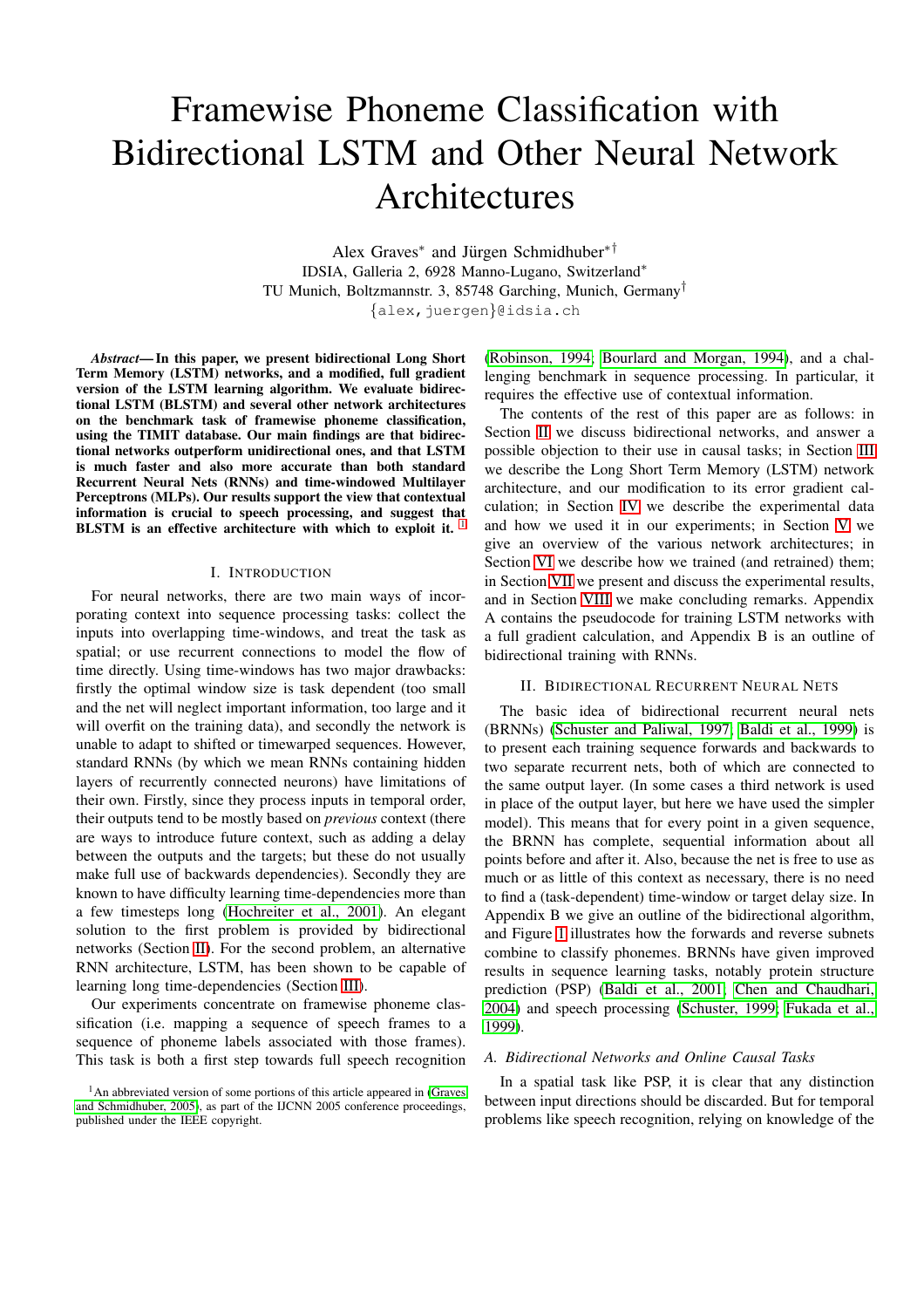<span id="page-1-0"></span>future seems at first sight to violate causality — at least if the task is online. How can we base our understanding of what we've heard on something that hasn't been said yet? However, human listeners do exactly that. Sounds, words, and even whole sentences that at first mean nothing are found to make sense in the light of future context. What we must remember is the distinction between tasks that are truly online — requiring an output after every input — and those where outputs are only needed at the end of some input segment. For the first class of problems BRNNs are useless, since meaningful outputs are only available after the net has run backwards. But the point is that speech recognition, along with most other 'online' causal tasks, is in the second class: an output at the end of every segment (e.g. sentence) is fine. Therefore, we see no objection to using BRNNs to gain improved performance on speech recognition tasks. On a more practical note, given the relative speed of activating neural nets, the delay incurred by running an already trained net backwards as well as forwards is small.

In general, the BRNNs examined here make the following assumptions about their input data: that it can be divided into finitely long segments, and that the effect of each of these on the others is negligible. For speech corpora like TIMIT, made up of separately recorded utterances, this is clearly the case. For real speech, the worst it can do is neglect contextual effects that extend across segment boundaries — e.g. the ends of sentences or dialogue turns. Moreover, such long term effects are routinely neglected by current speech recognition systems.

#### III. LSTM

The Long Short Term Memory architecture (Hochreiter and Schmidhuber, 1997; Gers et al., 2002) was motivated by an analysis of error flow in existing RNNs (Hochreiter et al., 2001), which found that long time lags were inaccessible to existing architectures, because backpropaga[ted error either](#page-7-0) [blows up or decays](#page-7-0) [exponentially.](#page-7-0)

An LSTM layer consists of a set of rec[urrently connected](#page-7-0) [block](#page-7-0)s, known as memory blocks. These blocks can be thought of as a differentiable version of the memory chips in a digital computer. Each one contains one or more recurrently connected memory cells and three multiplicative units — the input, output and forget gates — that provide continuous analogues of write, read and reset operations for the cells. More precisely, the input to the cells is multiplied by the activation of the input gate, the output to the net is multiplied by that of the output gate, and the previous cell values are multiplied by the forget gate. The net can only interact with the cells via the gates.

Recently, we have concentrated on applying LSTM to real world sequence processing problems. In particular, we have studied isolated word recognition (Graves et al., 2004b; Graves et al., 2004a) and continuous speech recognition (Eck et al., 2003; Beringer, 2004b).

#### *A. LSTM Gradient Calculation*

[The origin](#page-7-0)al LSTM training al[gorithm \(Gers et al., 2002\)](#page-7-0) [used an error gradien](#page-7-0)t calculated with a combination of



Fig. 1. A bidirectional LSTM net classifying the utterance "one oh five" from the Numbers95 corpus. The different lines represent the activations (or targets) of different output nodes. The bidirectional output combines the predictions of the forward and reverse subnets; it closely matches the target, indicating accurate classification. To see how the subnets work together, their contributions to the output are plotted separately ("Forward Net Only" and "Reverse Net Only"). As we might expect, the forward net is more accurate. However there are places where its substitutions ('w'), insertions (at the start of 'ow') and deletions ('f') are corrected by the reverse net. In addition, both are needed to accurately locate phoneme boundaries, with the reverse net tending to find the starts and the forward net tending to find the ends ('ay' is a good example of this).

Real Time Recurrent Learning (RTRL)(Robinson and Fallside, 1987) and Back Propagation Through Time (BPTT)(Williams and Zipser, 1995). The backpropagation was truncated after one timestep, because it was felt that long time dependencies would be dealt with by the memory [blocks, and not by the](#page-7-0) [\(vanis](#page-7-0)hing) flow of backpropagated error gradient. [Partly to](#page-7-0) [check this assump](#page-7-0)tion, and partly to ease the implementation of Bidirectional LSTM, we calculated the full error gradient for the LSTM architecture. See Appendix A for the revised pseudocode. For both bidirectional and unidirectional nets, we found that using the full gradient gave slightly higher perfor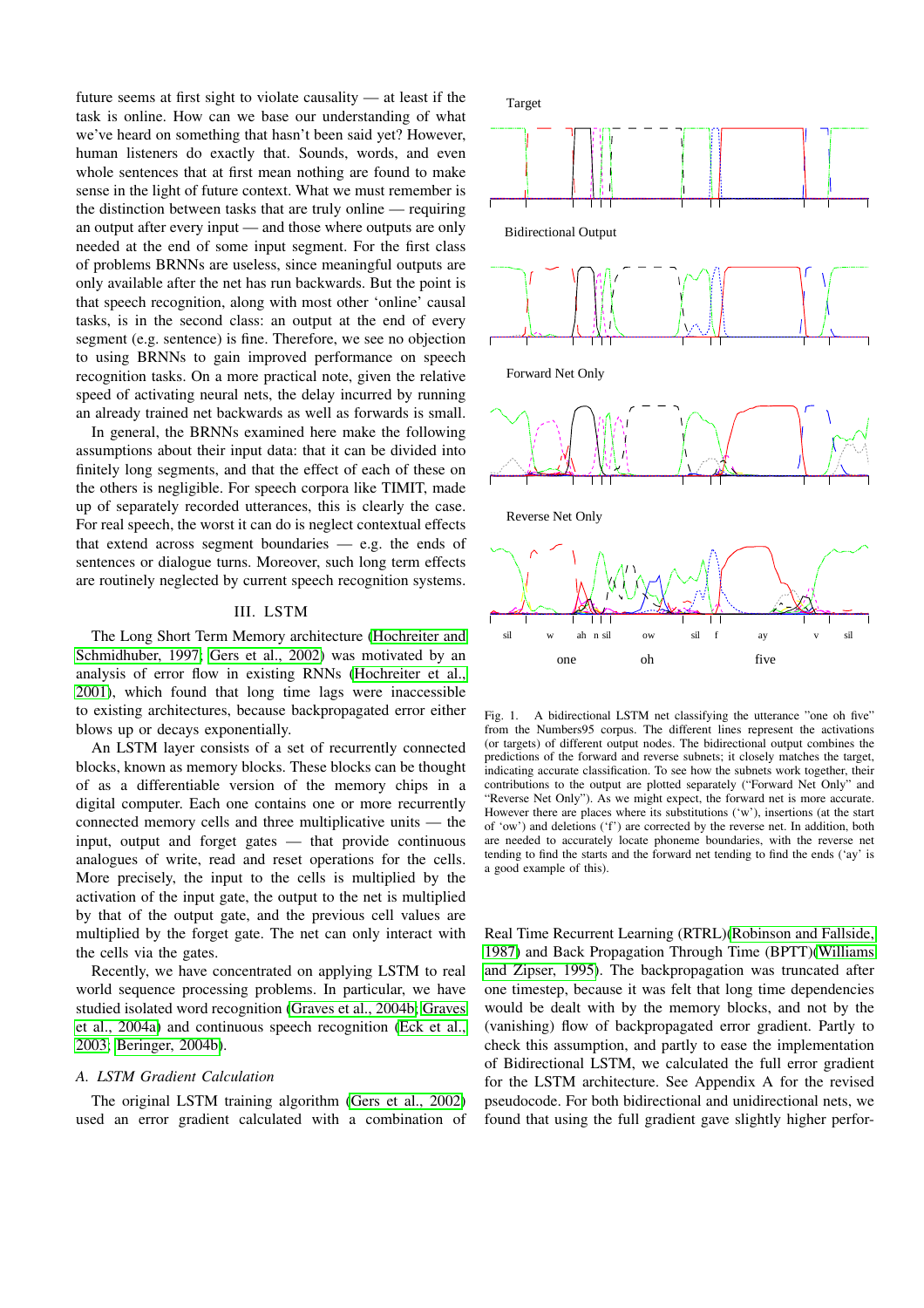<span id="page-2-0"></span>mance than the original algorithm. It had the added benefit of making LSTM directly comparable to other RNNs, since it could now be trained with standard BPTT. Also, since the full gradient can be checked numerically, its implementation was easier to debug.

# IV. EXPERIMENTAL DATA

The data for our experiments came from the TIMIT corpus (Garofolo et al., 1993) of prompted utterances, collected by Texas Instruments. The utterances were chosen to be phonetically rich, and the speakers represent a wide variety of American dialects. The audio data is divided into sentences, each [of which is accompani](#page-7-0)ed by a complete phonetic transcript.

We preprocessed the audio data into 12 Mel-Frequency Cepstrum Coefficients (MFCC's) from 26 filter-bank channels. We also extracted the log-energy and the first order derivatives of it and the other coefficients, giving a vector of 26 coefficients per frame. The frame size was 10 ms and the input window was 25 ms.

For consistency with the literature, we used the complete set of 61 phonemes provided in the transcriptions for classification. In full speech recognition, it is common practice to use a reduced set of phonemes (Robinson, 1991), by merging those with similar sounds, and not separating closures from stops.

#### *A. Training and Testing Sets*

The standard TIMIT corpus c[omes partitioned](#page-7-0) into training and test sets, containing 3696 and 1344 utterances respectively. In total there were 1,124,823 frames in the training set, and 410,920 in the test set. No speakers or sentences exist in both the training and test sets. We used 184 of the training set utterances (chosen randomly, but kept constant for all experiments) as a validation set and trained on the rest. All results for the training and test sets were recorded at the point of lowest cross-entropy error on the validation set.

# V. NETWORK ARCHITECTURES

We used the following five neural network architectures in our experiments (henceforth referred to by the abbreviations in brackets):

- Bidirectional LSTM, with two hidden LSTM layers (forwards and backwards), both containing 93 one-cell memory blocks of one cell each (BLSTM)
- Unidirectional LSTM, with one hidden LSTM layer, containing 140 one cell memory blocks, trained backwards with no target delay, and forwards with delays from 0 to 10 frames (LSTM)
- Bidirectional RNN with two hidden layers containing 185 sigmoidal units each (BRNN)
- Unidirectional RNN with one hidden layers containing 275 sigmoidal units, trained with target delays from 0 to 10 frames (RNN)
- MLP with one hidden layer containing 250 sigmoidal units, and symmetrical time-windows from 0 to 10 frames (MLP)

All nets contained an input layer of size 26 (one for each MFCC coefficient), and an output layer of size 61 (one for each phoneme). The input layers were fully connected to the hidden layers and the hidden layers were fully connected to the output layers. For the recurrent nets, the hidden layers were also fully connected to themselves. The LSTM blocks had the following activation functions: logistic sigmoids in the range  $[-2, 2]$  for the input and output squashing functions of the cell, and in the range [0, 1] for the gates. The non-LSTM nets had logistic sigmoid activations in the range  $[0, 1]$  in the hidden layers. All units were biased.

None of our experiments with more complex network topologies (e.g. multiple hidden layers, several LSTM cells per block, direct connections between input and output layers) led to improved results.

#### *A. Computational Complexity*

The hidden layer sizes were chosen to ensure that all networks had roughly the same number of weights  $W \approx$ 100, 000). However, for the MLPs the network grew with the time-window size, and  $W$  varied between 22,061 and 152,061. For all networks, the computational complexity was dominated by the  $O(W)$  feedforward and feedback operations. This means that the bidirectional nets and the LSTM nets did not take significantly more time to train per epoch than the unidirectional or RNN or (equivalently sized) MLP nets.

# *B. Range of Context*

Only the bidirectional nets had access to the complete context of the frame being classified (i.e. the whole input sequence). For MLPs, the amount of context depended on the size of the time-window. The results for the MLP with no timewindow (presented only with the current frame) give a baseline for performance without context information. However, some context is implicitly present in the window averaging and firstderivatives of the preprocessor.

Similarly, for unidirectional LSTM and RNN, the amount of future context depended on the size of target delay. The results with no target delay (trained forwards or backwards) give a baseline for performance with context in one direction only.

# *C. Output Layers*

For the output layers, we used the cross entropy error function and the softmax activation function, as is standard for 1 of K classification (Bishop, 1995). The softmax function ensures that the network outputs are all between zero and one, and that they sum to one on every timestep. This means they can be interpreted as the posterior probabilities of the phonemes at a given fr[ame, given al](#page-7-0)l the inputs up to the current one (with unidirectional nets) or all the inputs in the whole sequence (with bidirectional nets).

Several alternative error functions have been studied for this task (Chen and Jamieson, 1996). One modification in particular has been shown to have a positive effect on full speech recognition. This is to weight the error according to the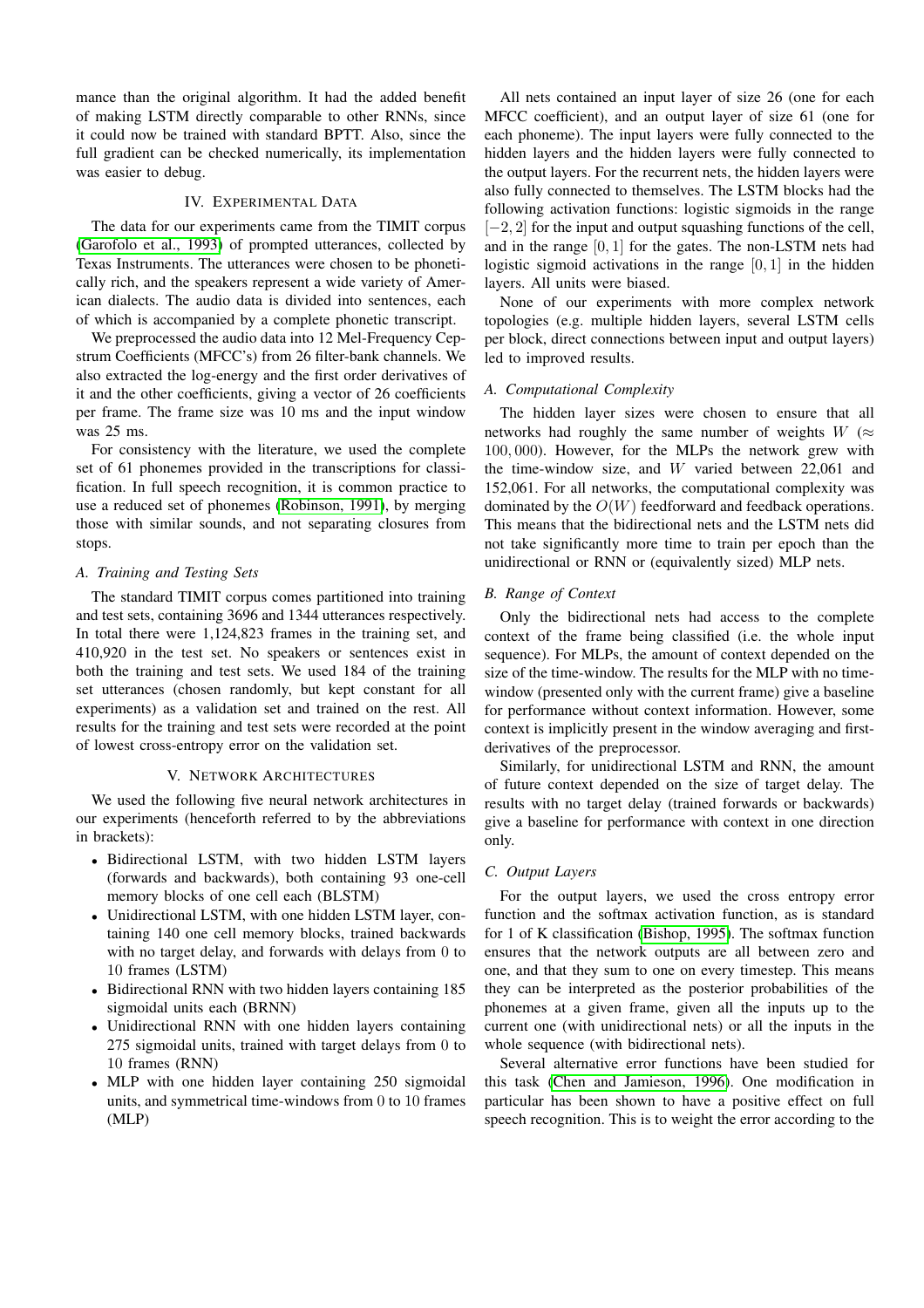<span id="page-3-0"></span>

Fig. 2. The best exemplars of each architecture classifying the excerpt "at a window" from an utterance in the TIMIT database. In general, the networks found the vowels more difficult (here, "ix" is confused with "ih", "ah" with "ax" and "axr", and "ae" with "eh"), than the consonants (e.g. "w" and "n"), which in English are more distinct . For BLSTM, the net with duration weighted error tends to do better on short phones, (e.g. the closure and stop "dcl" and "d"), and worse on longer ones ("ow"), as expected. Note the more jagged trajectories for the MLP net (e.g. for "q" and "ow"); this is presumably because they have no recurrency to smooth the outputs.

duration of the current phoneme, ensuring that short phonemes are as significant to the training as longer ones. However, we recorded a slightly lower framewise classification score with BLSTM trained with this error function (see Section VII-D).

# VI. NETWORK TRAINING

For all architectures, we calculated the full error gradient using online BPTT (BPTT truncated to the length[s of th](#page-5-0)e utterances), and trained the weights using gradient descent with momentum. We kept the same training parameters for all experiments: initial weights randomised in the range

 $[-0.1, 0.1]$ , a learning rate of  $10^{-5}$  and a momentum of 0.9. At the end of each utterance, weight updates were carried out and network activations were reset to 0.

Keeping the training algorithm and parameters constant allowed us to concentrate on the effect of varying the architecture. However it is possible that different training methods would be better suited to different networks.

#### *A. Retraining*

For the experiments with varied time-windows or target delays, we iteratively retrained the networks instead of starting again from scratch. For example, for LSTM with a target delay of 2, we first trained with delay 0, then took the best net and retrained it (without resetting the weights) with delay 1, then retrained again with delay 2. To find the best networks, we retrained the LSTM nets for 5 epochs at each iteration, the RNN nets for 10, and the MLPs for 20. It is possible that longer retraining times would have given improved results. For the retrained MLPs, we had to add extra (randomised) weights from the input layers, since the input size grew with the time-window.

Although primarily a means to reduce training time, we have also found that retraining improves final performance (Graves et al., 2005; Beringer, 2004a). Indeed, the best result in this paper was achieved by retraining (on the BLSTM net trained with a weighted error function, then retrained with normal cross-entropy error). The benefits presumably [come from escaping the local minim](#page-7-0)a that gradient descent algorithms tend to get caught in.

TABLE I FRAMEWISE PHONEME CLASSIFICATION ON THE TIMIT DATABASE: BIDIRECTIONAL LSTM

| <b>Network</b>     | Training Set Score Test Set Score Epochs |       |                   |
|--------------------|------------------------------------------|-------|-------------------|
| BLSTM (1)          | 77.0%                                    | 69.7% | 20                |
| BLSTM (2)          | 77.9%                                    | 70.1% | 21                |
| BLSTM (3)          | 77.3%                                    | 69.9% | 20                |
| BLSTM (4)          | 77.8%                                    | 69.8% | 22                |
| BLSTM (5)          | 77.1%                                    | 69.4% | 19                |
| BLSTM (6)          | 77.8%                                    | 69.8% | 21                |
| BLSTM (7)          | 76.7%                                    | 69.9% | 18                |
| mean               | 77.4%                                    | 69.8% | $\overline{20.1}$ |
| standard deviation | 0.5%                                     | 0.2%  | 1.3               |

# VII. RESULTS

Table I contains the outcomes of 7, randomly initialised, training runs with BLSTM. For the rest of the paper, we use their mean as the result for BLSTM. The standard deviation in the test set scores (0.2%) gives an indication of significant difference in network performance.

The last three entries in Table II come from the papers indicated (note that Robinson did not quote framewise classification scores; the result for his network was recorded by Schuster, using the original software). The rest are from our own experiments. For the MLP, [RN](#page-4-0)N and LSTM nets we give the best results, and those achieved with least contextual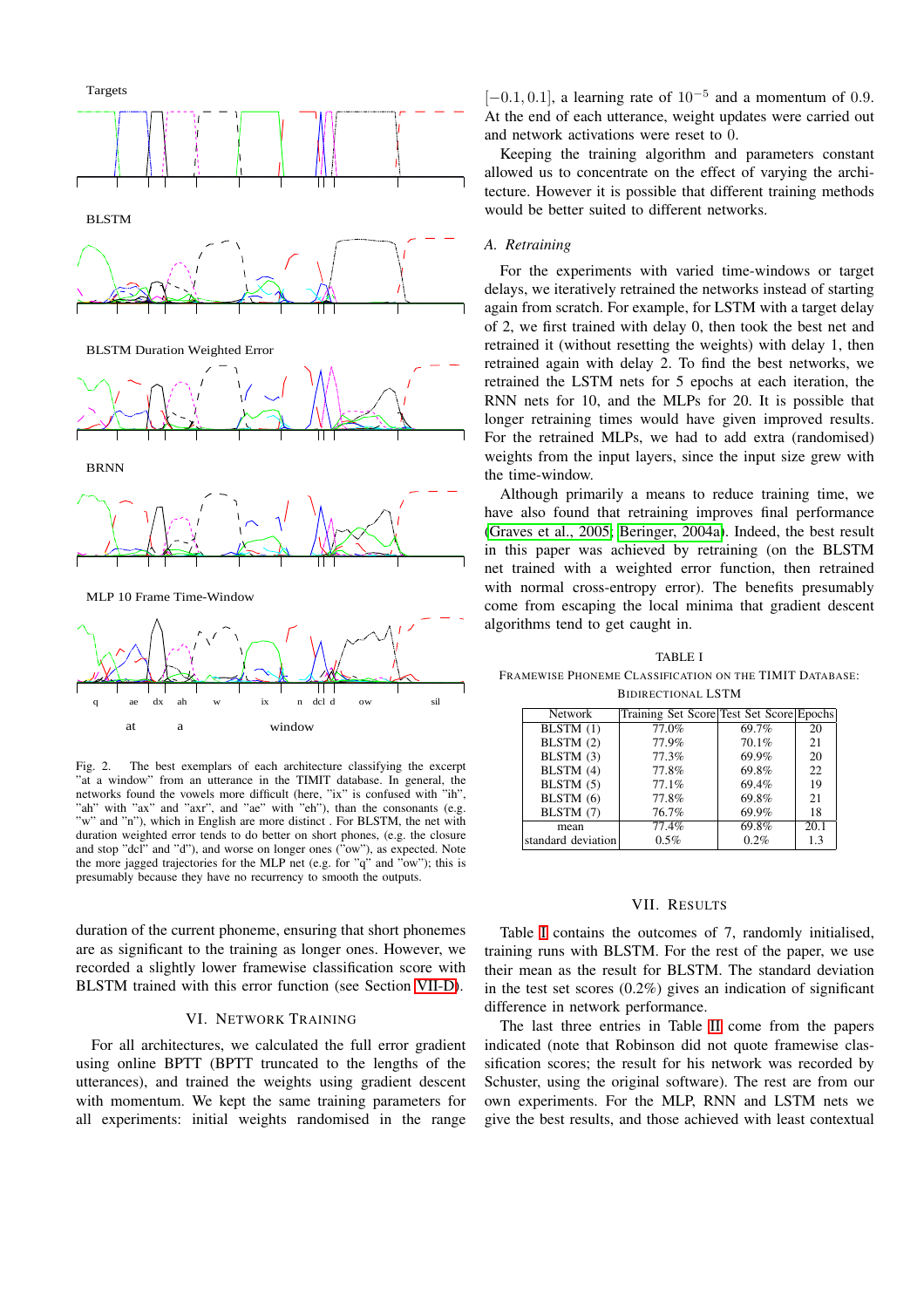TABLE II

<span id="page-4-0"></span>FRAMEWISE PHONEME CLASSIFICATION ON THE TIMIT DATABASE: **MAIN RESULTS** 

| <b>Network</b>                       | Training Set Test Set Epochs |          |      |
|--------------------------------------|------------------------------|----------|------|
| <b>BLSTM</b> (retrained)             | 78.6%                        | 70.2%    | 17   |
| <b>BLSTM</b>                         | 77.4%                        | 69.8%    | 20.1 |
| <b>BRNN</b>                          | 76.0%                        | 69.0%    | 170  |
| <b>BLSTM</b> (Weighted Error)        | 75.7%                        | 68.9%    | 15   |
| LSTM $(5 \text{ frame delay})$       | 77.6%                        | 66.0%    | 34   |
| RNN (3 frame delay)                  | 71.0%                        | 65.2%    | 139  |
| LSTM (backwards, 0 frame delay)      | 71.1%                        | 64.7%    | 15   |
| LSTM $(0 \text{ frame delay})$       | 70.9%                        | 64.6%    | 15   |
| RNN (0 frame delay)                  | 69.9%                        | 64.5%    | 120  |
| MLP (10 frame time-window)           | 67.6%                        | $63.1\%$ | 990  |
| MLP (no time-window)                 | 53.6%                        | 51.4%    | 835  |
| RNN (Chen and Jamieson, 1996)        | 69.9%                        | 74.2%    |      |
| RNN (Robinson, 1994; Schuster, 1999) | 70.6%                        | 65.3%    |      |
| BRNN (Schuster, 1999)                | 72.1%                        | 65.1%    |      |

informa[tion \(i.e. with no target d](#page-7-0)elay / time-window). The number of epo[chs includes b](#page-7-0)oth training and retraining.

There are some differences between the results quoted in this paper and in our previous work (Graves and Schmidhuber, 2005). The most significant of these is the improved score we achieved here with the bidirectional RNN (69.0% instead of 64.7%). Previously we had stopped the BRNN after 65 epochs, when it appeared to have converge[d; here, however, we let it](#page-7-0) [run f](#page-7-0)or 225 epochs (10 times as long as LSTM), and kept the best net on the validation set, after 170 epochs. As can be seen from Figure 4 the learning curves for the non LSTM networks are very slow, and contain several sections where the error temporarily increases, making it difficult to know when training should be stopped.

The results for th[e u](#page-5-0)nidirectional LSTM and RNN nets are also better here; this is probably due to our use of larger networks, and the fact that we retrained between different target delays. Again it should be noted that at the moment we do not have an optimal method for choosing retraining times.

# *A. Comparison Between LSTM and Other Architectures*

The most obvious difference between LSTM and the RNN and MLP nets was the training time (see Figure 4). In particular, BRNN took more than 8 times as long to converge as BLSTM, despite having more or less equal computational complexity per time-step (see Section V-A). There was a similar time increase between the unidirectional LST[M](#page-5-0) and RNN nets, and the MLPs were slower still (990 epochs for the best MLP result).

The training time of 17 epochs for [our](#page-2-0) most accurate network (retrained BLSTM) is remarkably fast, needing just a few hours on an ordinary desktop computer. Elsewhere we have seen figures of between 40 and 120 epochs quoted for RNN convergence on this task, usually with more advanced training algorithms than the one used here.

A possible explanation of why RNNs took longer to train than LSTM on this task is that they require more fine-tuning of their weights to make use of the contextual information, since their error signals tend to decay after a few timesteps. A detailed analysis of the evolution of the weights would be required to check this.

As well as being faster, the LSTM nets were also slightly more accurate. Although the final difference in score between BLSTM and BRNN on this task is small (0.8%) the results in Table I suggest that it is significant. The fact that the difference is not larger could mean that long time dependencies (more than 10 timesteps or so) are not very helpful to this task.

It is interesting to note how much more prone to overfitting LST[M](#page-3-0) was than standard RNNs. For LSTM, after only 15-20 epochs the performance on the validation and test sets would begin to fall, while that on the training set would continue to rise (the highest score we recorded on the training set with BLSTM was 86.4%, and still improving). With the RNNs on the other hand, we never observed a large drop in test set score. This suggests a difference in the way the two architectures learn. Given that in the TIMIT corpus no speakers or sentences are shared by the training and test sets, it is possible that LSTM's overfitting was partly caused by its better adaptation to long range regularities (such as phoneme ordering within words, or speaker specific pronunciations) than normal RNNs. If this is true, we would expect a greater distinction between the two architectures on tasks with more training data.

# *B. Comparison with Previous Work*

Overall BLSTM outperformed any neural network we found in the literature on this task, apart from the RNN used by Chen and Jamieson. Their result (which we were unable to approach with standard RNNs) is surprising as they quote a substantially higher score on the test set than the training set: all other methods reported here were better on the training than the test set, as expected.

In general, it is difficult to compare with previous work on this task, owing to the many variations in training data (different preprocessing, different subsets of the TIMIT corpus, different target representations) and experimental method (different learning algorithms, error functions, network sizes etc). This is why we reimplemented all the architectures ourselves.

# *C. Effect of Increased Context*

As is clear from Figure 3 networks with access to more contextual information tended to get better results. In particular, the bidirectional networks were substantially better than the unidirectional ones. For the unidirectional nets, note that LSTM benefits more from l[ong](#page-5-0)er target delays than RNNs; this could be due to LSTM's greater facility with long timelags, allowing it to make use of the extra context without suffering as much from having to remember previous inputs.

Interestingly, LSTM with no time delay returns almost identical results whether trained forwards or backwards. This suggests that the context in both directions is equally important. However, with bidirectional nets, the forward subnet usually dominates the outputs (see Figure 1).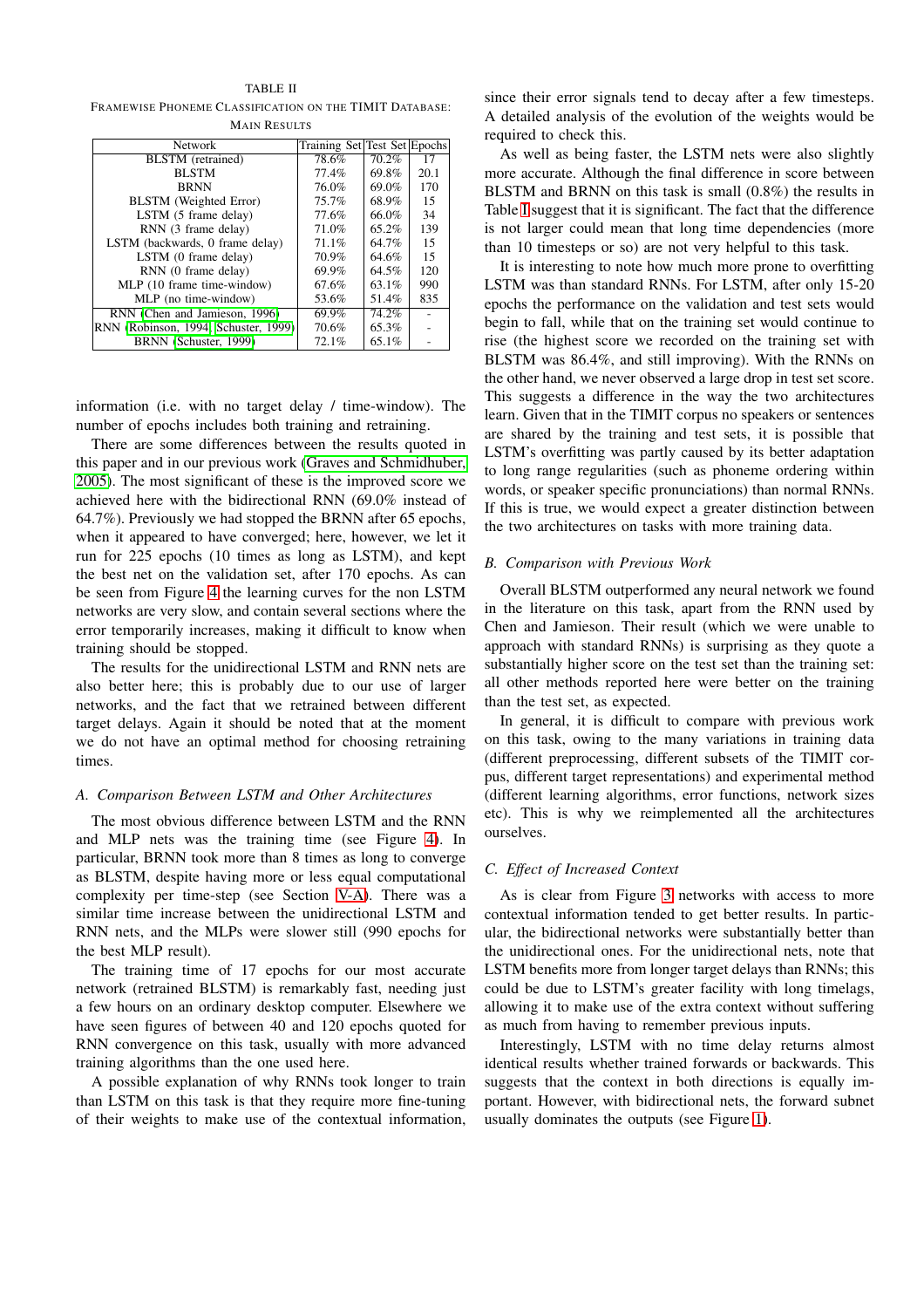<span id="page-5-0"></span>

Fig. 3. Framewise phoneme classification results for all networks on the TIMIT test set. The number of frames of introduced context (time-window size for MLPs, target delay size for unidirectional LSTM and RNNs) is plotted along the x axis. Therefore the results for the bidirectional nets (clustered around 70%) are plotted at x=0.

For the MLPs, performance increased with time-window size, and it appears that even larger windows would have been desirable. However, with fully connected networks, the number of weights required for such large input layers makes training prohibitively slow.

# *D. Weighted Error*

The experiment with a weighted error function gave slightly inferior framewise performance for BLSTM (68.9%, compared to 69.7%). However, the purpose of this weighting is to improve overall phoneme recognition, rather than framewise classification (see Section V-C). As a measure of its success, if we assume a perfect knowledge of the test set segmentation (which in real-life situations we cannot), and integrate the network outputs over each phoneme, then BLSTM with weighted errors gives a phoneme [correc](#page-2-0)tness of 74.4%, compared to 71.2% with normal errors.

# VIII. CONCLUSION AND FUTURE WORK

In this paper we have compared bidirectional LSTM to other neural network architectures on the task of framewise phoneme classification. We have found that bidirectional networks are significantly more effective than unidirectional ones, and that LSTM is much faster to train than standard RNNs and MLPs, and also slightly more accurate. We conclude that bidirectional LSTM is an architecture well suited to this and other speech processing tasks, where context is vitally important.

Learning Curves for Three Architectures



Fig. 4. Learning curves for BLSTM, BRNN and MLP with no time-window. For all experiments, LSTM was much faster to converge than either the RNN or MLP architectures.

In the future we would like to apply BLSTM to full speech recognition, for example as part of a hybrid RNN / Hidden Markov Model system.

# APPENDIX A: PSEUDOCODE FOR FULL GRADIENT LSTM

The following pseudocode details the forward pass, backward pass, and weight updates of an extended LSTM layer in a multi-layer net. The error gradient is calculated with online BPTT (i.e. BPTT truncated to the lengths of input sequences, with weight updates after every sequence). As is standard with BPTT, the network is unfolded over time, so that connections arriving at layers are viewed as coming from the previous timestep. We have tried to make it clear which equations are LSTM specific, and which are part of the standard BPTT algorithm. Note that for the LSTM equations, the order of execution is important.

# Notation

The input sequence over which the training takes place is labelled S and it runs from time  $\tau_0$  to  $\tau_1$ .  $x_k(\tau)$  refers to the network input to unit k at time  $\tau$ , and  $y_k(\tau)$  to its activation. Unless stated otherwise, all network inputs, activations and partial derivatives are evaluated at time  $\tau$  — e.g.  $y_c \equiv y_c(\tau)$ .  $E(\tau)$  refers to the (scalar) output error of the net at time  $\tau$ . The training target for output unit k at time  $\tau$  is denoted  $t_k(\tau)$ .  $N$  is the set of all units in the network, including input and bias units, that can be connected to other units. Note that this includes LSTM cell outputs, but *not* LSTM gates or internal states (whose activations are only visible within their own memory blocks).  $W_{ij}$  is the weight *from* unit j *to* unit i.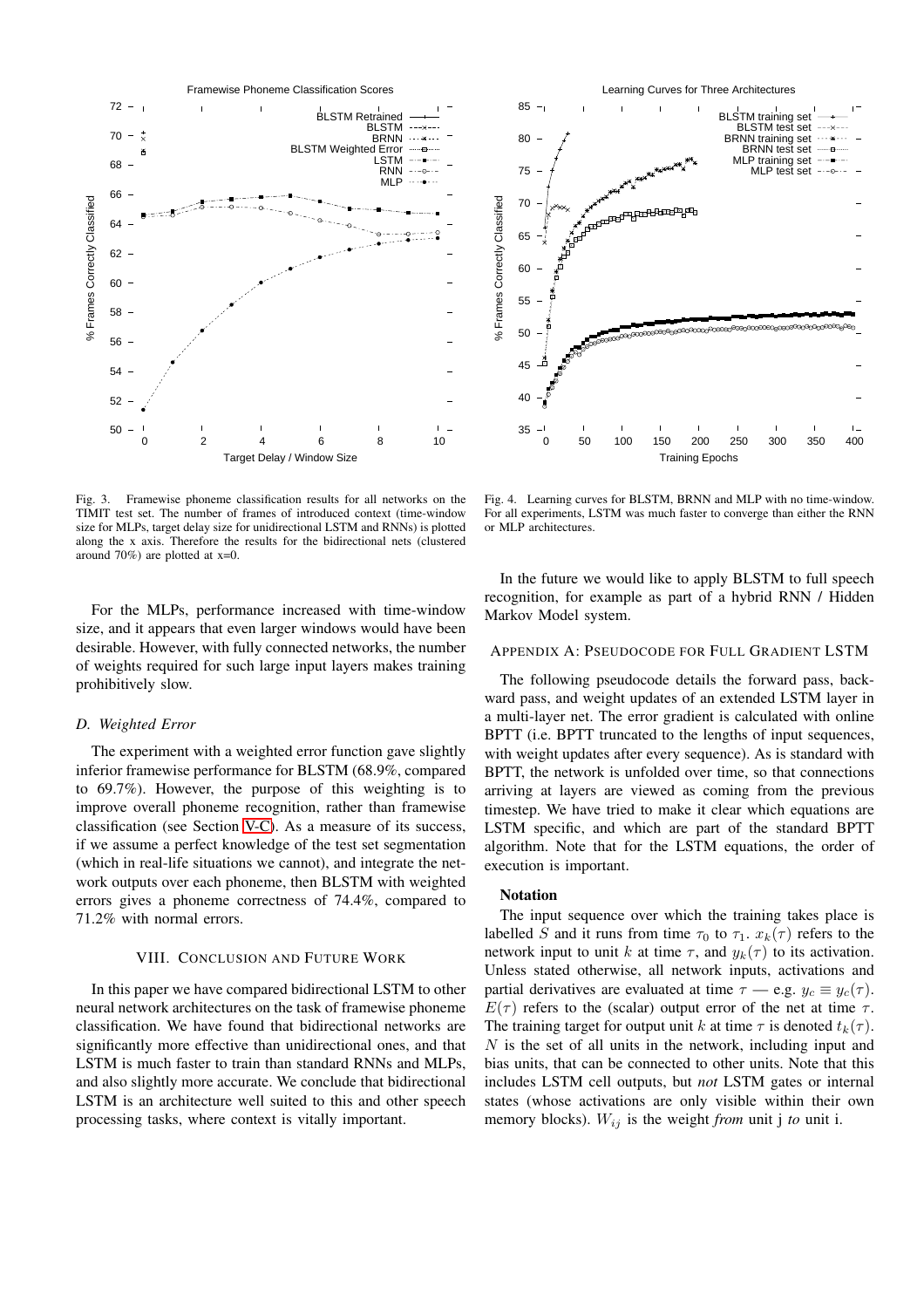The LSTM equations are given for a single memory block only. The generalisation to multiple blocks is trivial: simply repeat the calculations for each block, in any order. Within each block, we use the suffixes  $\iota$ ,  $\phi$  and  $\omega$  to refer to the input gate, forget gate and output gate respectively. The suffix c refers to an element of the set of cells  $C$ .  $s_c$  is the state value of cell  $c$  — i.e. its value after the input and forget gates have been applied.  $f$  is the squashing function of the gates, and  $g$  and  $h$  are respectively the cell input and output squashing functions.

# Forward Pass

- Reset all activations to 0.
- Running forwards from time  $\tau_0$  to time  $\tau_1$ , feed in the inputs and update the activations. Store all hidden layer and output activations at every timestep.
- For each LSTM block, the activations are updated as follows:

*Input Gates:*

$$
x_{\iota} = \sum_{j \in N} w_{\iota j} y_j(\tau - 1) + \sum_{c \in C} w_{\iota c} s_c(\tau - 1)
$$

$$
y_{\iota} = f(x_{\iota})
$$

*Forget Gates:*

$$
x_{\phi} = \sum_{j \in N} w_{\phi j} y_j(\tau - 1) + \sum_{c \in C} w_{\phi c} s_c(\tau - 1)
$$

$$
y_{\phi} = f(x_{\phi})
$$

*Cells:*

$$
\forall c \in C, \ x_c = \sum_{j \in N} w_{cj} y_j (\tau - 1)
$$

$$
s_c = y_{\phi} s_c (\tau - 1) + y_{\iota} g(x_c)
$$

*Output Gates:*

$$
x_{\omega} = \sum_{j \in N} w_{\omega j} y_j(\tau - 1) + \sum_{c \in C} w_{\omega c} s_c(\tau)
$$
  

$$
y_{\omega} = f(x_{\omega})
$$

*Cell Outputs:*

$$
\forall c \in C, y_c = y_\omega h(s_c)
$$

# Backward Pass

- Reset all partial derivatives to 0.
- Starting at time  $\tau_1$ , propagate the output errors backwards through the unfolded net, using the standard BPTT equations for a softmax output layer and the cross-entropy error function:

$$
define \quad \delta_k(\tau) = \frac{\partial E(\tau)}{\partial x_k}
$$
  

$$
\delta_k(\tau) = y_k(\tau) - t_k(\tau) \qquad k \in output \ units
$$

• For each LSTM block the  $\delta$ 's are calculated as follows:

*Cell Outputs:*

$$
\forall c \in C, \ define \ \epsilon_c = \sum_{j \in N} w_{jc} \delta_j(\tau + 1)
$$

 $\overline{\phantom{a}}$ 

 $\epsilon_c h(s_c)$ 

c∈C

*Output Gates:*

$$
\delta_{\omega} = f'(x_{\omega})
$$

$$
\frac{\partial E}{\partial s_c}(\tau) = \epsilon_c y_\omega h'(s_c) + \frac{\partial E}{\partial s_c}(\tau + 1) y_\phi(\tau + 1) + \delta_\iota(\tau + 1) w_{\iota c} + \delta_\phi(\tau + 1) w_{\phi c} + \delta_\omega w_{\omega c}
$$

*Cells:*

*States:*

$$
\forall c \in C, \ \delta_c = y_{\iota} g'(x_c) \frac{\partial E}{\partial s_c}
$$

*Forget Gates:*

$$
\delta_{\phi} = f'(x_{\phi}) \sum_{c \in C} \frac{\partial E}{\partial s_c} s_c(\tau - 1)
$$

*Input Gates:*

$$
\delta_{\iota} = f'(x_{\iota}) \sum_{c \in C} \frac{\partial E}{\partial s_c} g(x_c)
$$

• Using the standard BPTT equation, accumulate the  $\delta$ 's to get the partial derivatives of the cumulative sequence error:

define 
$$
E_{total}(S) = \sum_{\tau=\tau_0}^{\tau_1} E(\tau)
$$
  
\ndefine  $\nabla_{ij}(S) = \frac{\partial E_{total}(S)}{\partial w_{ij}}$   
\n $\implies \nabla_{ij}(S) = \sum_{\tau=\tau_0+1}^{\tau_1} \delta_i(\tau) y_j(\tau - 1)$ 

# Update Weights

• After the presentation of sequence S, with learning rate  $\alpha$ and momentum  $m$ , update all weights with the standard equation for gradient descent with momentum:

$$
\Delta w_{ij}(S) = -\alpha \nabla_{ij} (S) + m \Delta w_{ij} (S - 1)
$$

# APPENDIX B: ALGORITHM OUTLINE FOR BIDIRECTIONAL RECURRENT NEURAL NETWORKS

We quote the following method for training bidirectional recurrent nets with BPTT (Schuster, 1999). As above, training takes place over an input sequence running from time  $\tau_0$  to  $\tau_1$ . All network activations and errors are reset to 0 at  $\tau_0$  and  $\tau_1$ .

Forward Pass Feed all [input data for th](#page-7-0)e sequence into the BRNN and determine all predicted outputs.

- Do forward pass just for forward states (from time  $\tau_0$  to  $\tau_1$ ) and backward states (from time  $\tau_1$  to  $\tau_0$ ).
- Do forward pass for output layer.